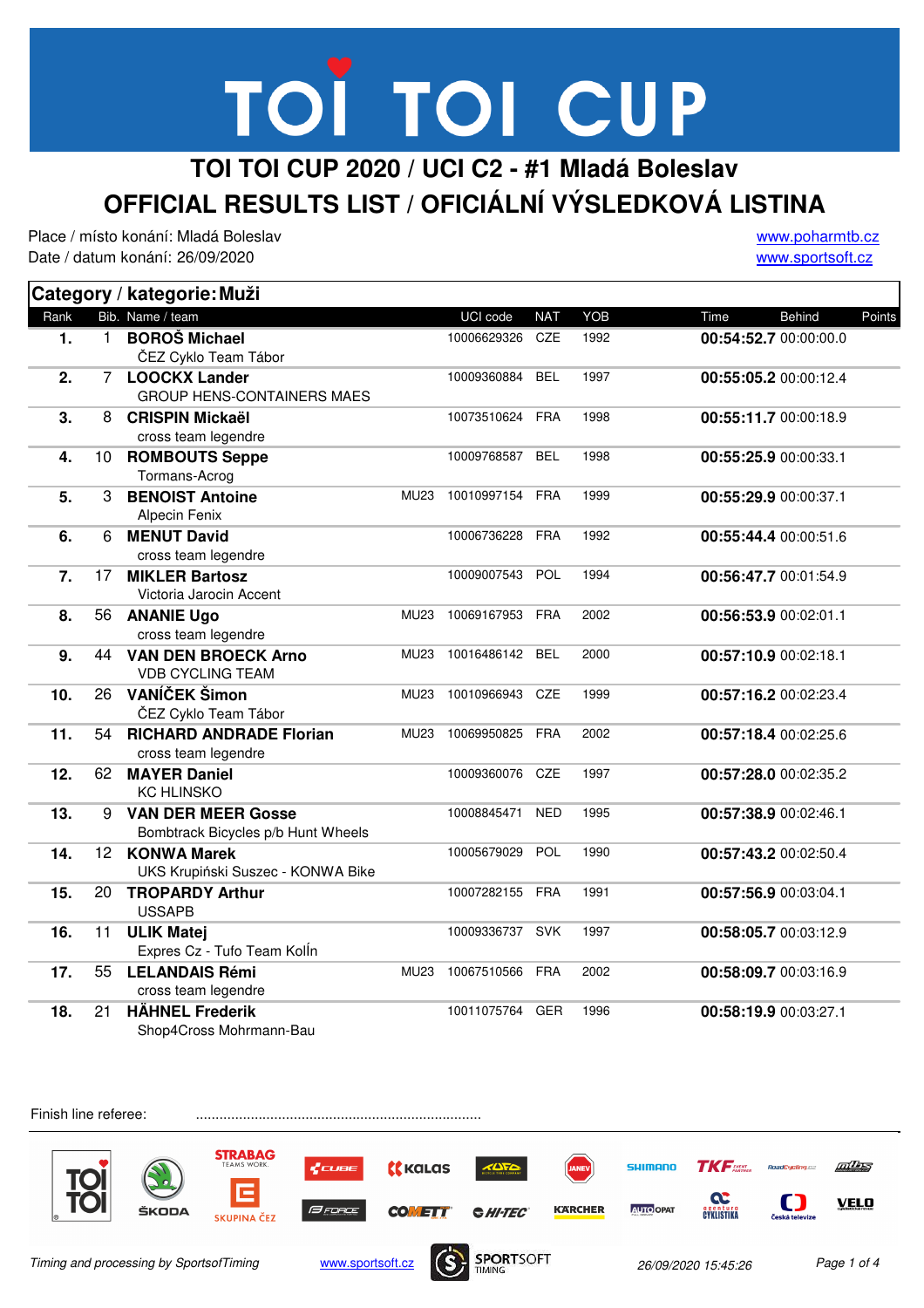#### **TOI TOI CUP 2020 / UCI C2 - #1 Mladá Boleslav OFFICIAL RESULTS LIST / OFICIÁLNÍ VÝSLEDKOVÁ LISTINA**

Place / místo konání: Mladá Boleslav Date / datum konání: 26/09/2020

www.poharmtb.cz www.sportsoft.cz

|      |    | Category / kategorie: Muži                               |             |                 |            |      |                       |        |
|------|----|----------------------------------------------------------|-------------|-----------------|------------|------|-----------------------|--------|
| Rank |    | Bib. Name / team                                         |             | UCI code        | <b>NAT</b> | YOB  | Time<br><b>Behind</b> | Points |
| 19.  | 33 | <b>BAKUS Tomáš</b><br>ČEZ Cyklo Team Tábor               |             | 10014825523     | <b>CZE</b> | 1998 | 00:58:37.9 00:03:45.1 |        |
| 20.  | 4  | <b>CHAINEL Steve</b><br>cross team legendre              |             | 10002769231     | <b>FRA</b> | 1983 | 00:58:40.2 00:03:47.4 |        |
| 21.  | 13 | <b>GLAJZA Ondrej</b><br>TJ Auto Škoda Mladá Boleslav     |             | 10007582855     | <b>SVK</b> | 1994 | 00:59:05.2 00:04:12.4 |        |
| 22.  | 32 | <b>HLADÍK Josef</b><br><b>IVAR CS - AUTHOR TEAM</b>      | <b>MU23</b> | 10047920711     | CZE        | 2001 | 00:59:12.4 00:04:19.6 |        |
| 23.  | 52 | ZELENÝ Ondřej<br>Eleven Mercedes Black.ET                |             | 10004335678     | CZE        | 1982 | 00:59:15.4 00:04:22.6 |        |
| 24.  | 15 | <b>HEIGL Philipp</b><br>SU Bikestore.cc Team             |             | 10048381560 AUT |            | 1993 | 00:59:16.0 00:04:23.2 |        |
| 25.  | 18 | ŘÍMAN Jakub<br>AUTO ŠKODA MLADÁ BOLESLAV                 | <b>MU23</b> | 10023478933     | <b>CZE</b> | 2000 | 00:59:40.4 00:04:47.6 |        |
| 26.  | 5  | <b>HEKELE Emil</b><br><b>ZEKOF TEAM</b>                  |             | 10001515002 CZE |            | 1977 | 01:00:04.4 00:05:11.7 |        |
| 27.  | 39 | STLOUKAL Štěpán<br><b>ACT leraK Blansko</b>              | <b>MU23</b> | 10023561785 CZE |            | 2000 | 01:00:10.4 00:05:17.6 |        |
| 28.  | 53 | <b>CASTILLE Noé</b><br>cross team legendre               | <b>MU23</b> | 10065762243     | <b>FRA</b> | 2002 | 01:00:21.1 00:05:28.4 |        |
| 29.  | 27 | <b>HULA Robert</b><br>Expres Cz - Tufo Team KolÍn        | <b>MU23</b> | 10023503989     | <b>CZE</b> | 2000 | 01:00:22.2 00:05:29.4 |        |
| 30.  | 34 | <b>SCHNEIDER Lilian</b><br>cross team legendre           | <b>MU23</b> | 10023521066     | <b>FRA</b> | 2000 | 01:00:23.9 00:05:31.1 |        |
| 31.  | 47 | <b>GABRIEL Timothé</b><br><b>UVCCharleville-Mezieres</b> | <b>MU23</b> | 10067509253     | <b>FRA</b> | 2002 | 01:00:49.6 00:05:56.9 |        |
| 32.  | 28 | <b>KUČERA Jakub</b><br>Expres Cz - Tufo Team Kolln       | <b>MU23</b> | 10047288288     | CZE        | 2001 | 01:00:51.6 00:05:58.9 |        |
| 33.  | 36 | <b>BENDA Michal</b><br>TJ SOKOL PLAVY - CYKLO BENDA      |             | 10003350120     | CZE        | 1983 | 01:00:52.6 00:05:59.9 |        |
| 34.  | 35 | <b>SMOLA Lukáš</b><br>TOI TOI CYKLOKLUB SLANÝ z.s.       |             | 10007292158 CZE |            | 1992 | 01:01:50.7 00:06:57.9 |        |
| 35.  | 30 | <b>BERGAGNA Tommaso</b><br><b>DP66 GIANT</b>             | <b>MU23</b> | 10030685831     | <b>ITA</b> | 2001 | 01:02:03.9 00:07:11.1 |        |
| 36.  | 51 | ZÁPOTOCKÝ Michal<br>ČISTÝ SPORT                          |             | 10108275323 CZE |            | 1996 | 01:02:11.7 00:07:18.9 |        |

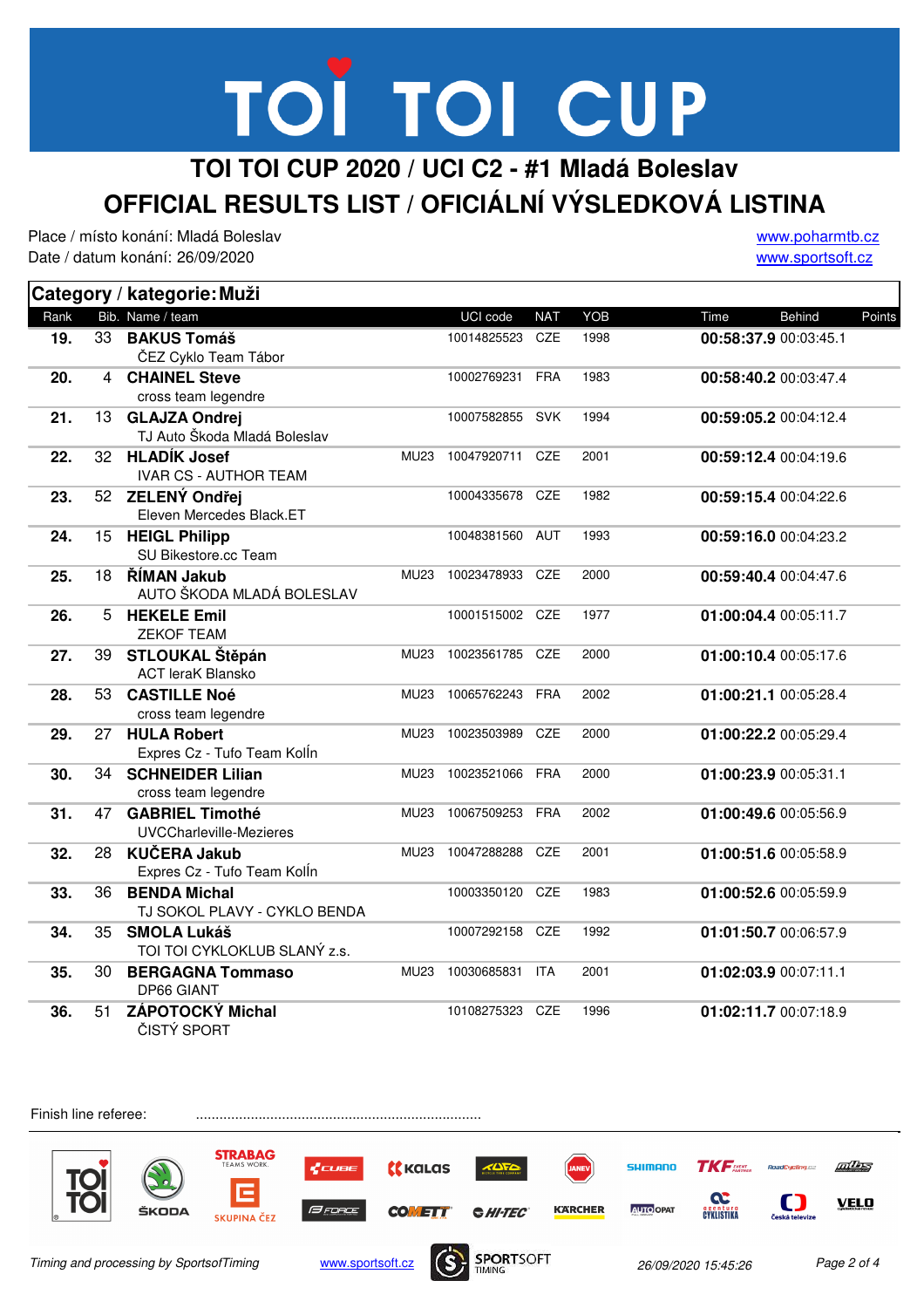#### **TOI TOI CUP 2020 / UCI C2 - #1 Mladá Boleslav OFFICIAL RESULTS LIST / OFICIÁLNÍ VÝSLEDKOVÁ LISTINA**

Place / místo konání: Mladá Boleslav Date / datum konání: 26/09/2020

www.poharmtb.cz www.sportsoft.cz

|      |    | Category / kategorie: Muži                                  |             |                 |            |      |             |             |        |  |
|------|----|-------------------------------------------------------------|-------------|-----------------|------------|------|-------------|-------------|--------|--|
| Rank |    | Bib. Name / team                                            |             | UCI code        | <b>NAT</b> | YOB  | Time        | Behind      | Points |  |
| 37.  | 49 | <b>BIEL Szymon</b><br>Grupa Kolarska Viktoria Rybnik        |             | 10003472681     | <b>POL</b> | 1987 |             | $-1$ lap(s) |        |  |
| 38.  | 22 | <b>HUBY Antoine</b><br>cross team legendre                  | <b>MU23</b> | 10068083068     | FRA        | 2001 |             | $-1$ lap(s) |        |  |
| 39.  | 37 | <b>PECHOUT Matěj</b><br>TJ SOKOL PLAVY - CYKLO BENDA        | <b>MU23</b> | 10063272474 CZE |            | 2001 |             | $-2$ lap(s) |        |  |
| 40.  | 41 | <b>METLIČKA Václav</b><br>3xV TEAM                          |             | 10000950984     | <b>CZE</b> | 1973 | $-2$ lap(s) |             |        |  |
| 41.  | 38 | ŠTĚPANÍK Jiří<br>NUTREND SPECIALIZED RACING                 |             | 10007177677     | <b>CZE</b> | 1992 |             | $-2$ lap(s) |        |  |
| 42.  | 45 | <b>FLÁMA Tomáš</b><br>TS BOHEMIA BIKE TEAM                  |             | 10014211490     | CZE        | 1997 |             | $-2$ lap(s) |        |  |
| 43.  | 40 | <b>KUBÍN Michael</b><br>ROHOZEC AMULET TEAM                 |             | 10012252801     | CZE        | 1993 |             | $-2$ lap(s) |        |  |
| 44.  | 59 | <b>PODRAZIL Tomáš</b><br>TJ SOKOL HOLÉ VRCHY                | <b>MU23</b> | 10003350019 CZE |            | 1985 |             | $-2$ lap(s) |        |  |
| 45.  | 61 | VODRÁŽKA Vojtěch<br><b>KC HLINSKO</b>                       | MU23        | 10105464343 CZE |            | 2002 |             | $-3$ lap(s) |        |  |
| 46.  | 50 | <b>WOLF Jan</b><br>SK FAVORIT Bílina z.s.                   |             | 10005619213 CZE |            | 1989 |             | $-3$ lap(s) |        |  |
| 47.  | 48 | <b>HEYMES Gauthier</b><br>C.C. SARREBOURGEOIS               |             | 10028213745 FRA |            | 1995 |             | $-3$ lap(s) |        |  |
| 48.  | 63 | <b>SVATOŠ Václav</b><br>TJ SOKOL HOLÉ VRCHY                 |             | 10012758716 CZE |            | 1986 |             | $-3$ lap(s) |        |  |
| 49.  | 19 | <b>KOSTECKI Patryk</b><br>UKS Krupiński Suszec - KONWA Bike |             | 10007246991 POL |            | 1993 |             | $-4$ lap(s) |        |  |
| 50.  | 42 | <b>SKRBEK Jan</b><br>BITTERS SUPERIOR CYKLOLIVE TEAM        | <b>MU23</b> | 10081030447     | CZE        | 2002 |             | $-4$ lap(s) |        |  |
| 51.  | 57 | <b>JÍLEK Jakub</b><br>CYCLI.CZ TEAM                         |             | 10106835679     | <b>CZE</b> | 1993 |             | $-5$ lap(s) |        |  |
| 52.  | 60 | ŠŤASTNÝ Radim<br>GAPP System - KOLOFIX MTB Racing Team      | MU23        | 10066018584 CZE |            | 2001 |             | $-5$ lap(s) |        |  |
|      | 24 | <b>CAMRDA Karel</b><br>ČEZ Cyklo Team Tábor                 | <b>MU23</b> | 10000832665 CZE |            | 2001 |             | <b>DNF</b>  |        |  |
|      | 14 | <b>KOPECKÝ Tomas</b><br>Pauwels Sauzen-Bingoal Cycling Team | <b>MU23</b> | 10011227227 CZE |            | 2000 |             | <b>DNF</b>  |        |  |